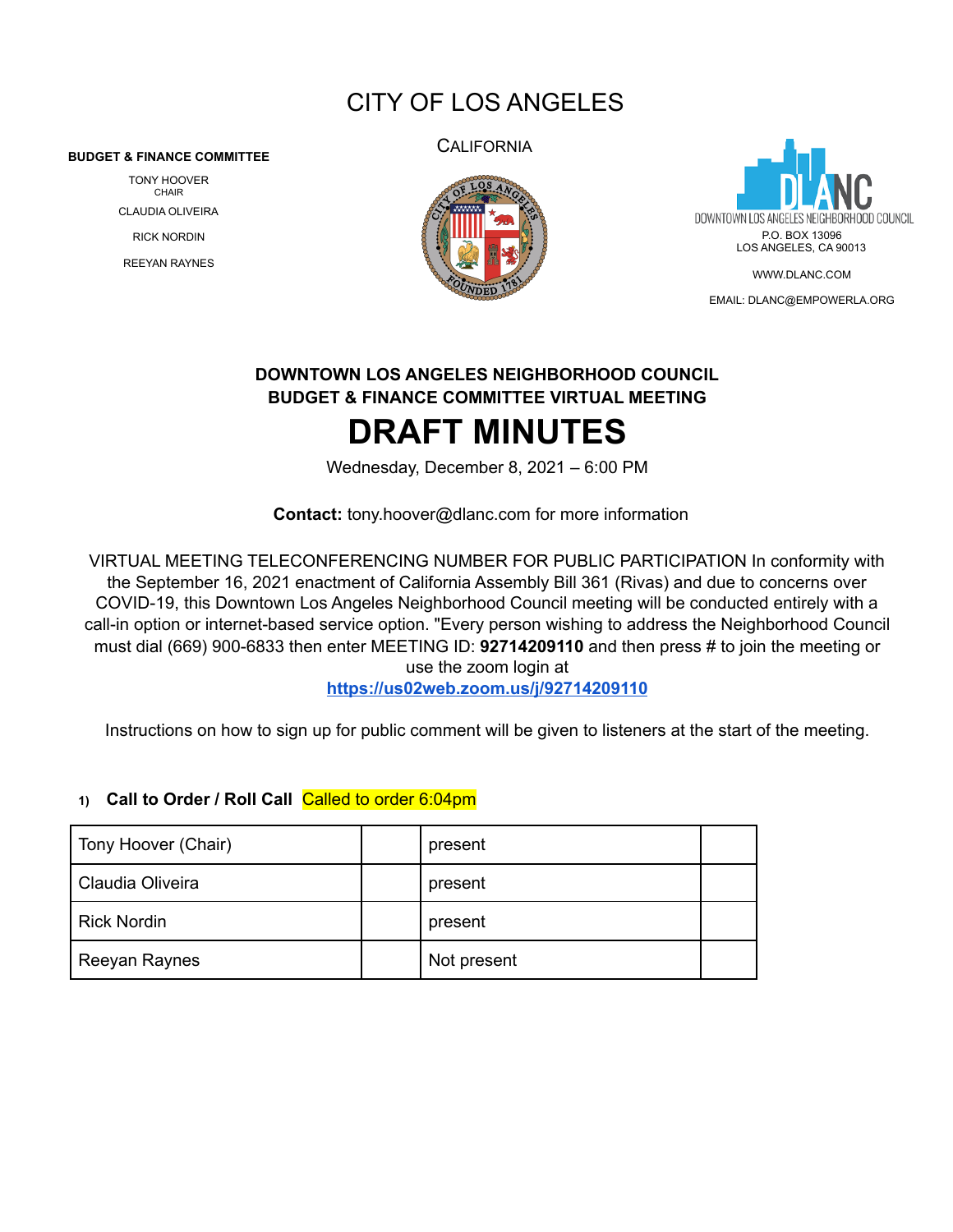#### 2) **General Public Comment None**

The public is requested dial \*6, when prompted by the presiding officer, to address the Board on any agenda item before the Board takes an action on an item. Press \*9 to unmute. Comments from the public on agenda items will be heard only when the respective item is being considered. Comments from the public on other matters not appearing on the agenda that are within the Board's jurisdiction will be heard during the General Public Comment period. Please note that under the Brown Act, the Board is prevented from acting on a matter that you bring to its attention during the General Public Comment period; however, the issue raised by a member of the public may become the subject of a future Board meeting. Public comments are limited to two minutes per speaker with a total time of ten minutes. (The chair, depending on number of speakers and time considerations, may change these parameters.) Press 9 to unmute.

#### **3) Chair's Welcome None**

**4) Approval of Prior Minutes** 2 2<sup>nd</sup> Claudia Unanimous.

#### **5) Old Business**

- **a)** Status update on office lease / license agreement.
- **b)** Status update on budget. Tony screen shared budget and explained what has been spent and what is remaining to date. Offered suggestion that unspent monies should be moved from the Office **Budget to Outreach**

#### **6) New Business:**

Discuss motions to add to the Board Meeting on December 14, 2021

- **a) MOTION:** Motion to approve the September MERS. Agreed.
- **b) MOTION:** Motion to approve the November MERS No MERS generated remove from board meeting.
- c) **MOTION:** Motion to approve letter to CD14 requesting to nominate historic cultural monument status for the original Cooper Do-nuts site at 547 S Main Street.
- d) **MOTION:** Motion to approve an expenditure not to exceed \$1,100 for custom totes. Monies to come from the outreach budget. Vendor like discountmugs.com or skid row fashion. Discussion and tabled
- e) **MOTION:** Motion to approve an expenditure not to exceed \$1,700 for custom bandanas. Monies to come from the outreach budget. Vendor like discountmugs.com or skid row fashion **Discussion and tabled**
- f) **MOTION:** Motion to approve an expenditure not to exceed \$1,100.00 for hand sanitizer in custom labeled bottles. Monies to come from the outreach budget. Vendor like discountmugs.com Discussion and tabled
- g) **MOTION:** Motion to approve an expenditure not to exceed \$800 for custom refrigerator magnets. Monies to come from the outreach budget. Vendor like discountmugs.com. Approved.
- h) **MOTION:** Motion to approve an additional expenditure of \$1,500 for CD 14's Holiday Block Party on Dec 18<sup>th</sup> for performance booking. The vendor is RT Music Booking. Monies to come from the Outreach Budget. Approved

#### **7) General Public Comment**

The public is requested dial \*6, when prompted by the presiding officer, to address the Board on any agenda item before the Board takes an action on an item. Press \*9 to unmute. Comments from the public on agenda items will be heard only when the respective item is being considered. Comments from the public on other matters not appearing on the agenda that are within the Board's jurisdiction will be heard during the General Public Comment period. Please note that under the Brown Act, the Board is prevented from acting on a matter that you bring to its attention during the General Public Comment period; however, the issue raised by a member of the public may become the subject of a future Board meeting. Public comments are limited to two minutes per speaker with a total time of ten minutes. (The chair, depending on number of speakers and time considerations, may change these parameters.)

### **8) Other Committee Comments and Announcements None**